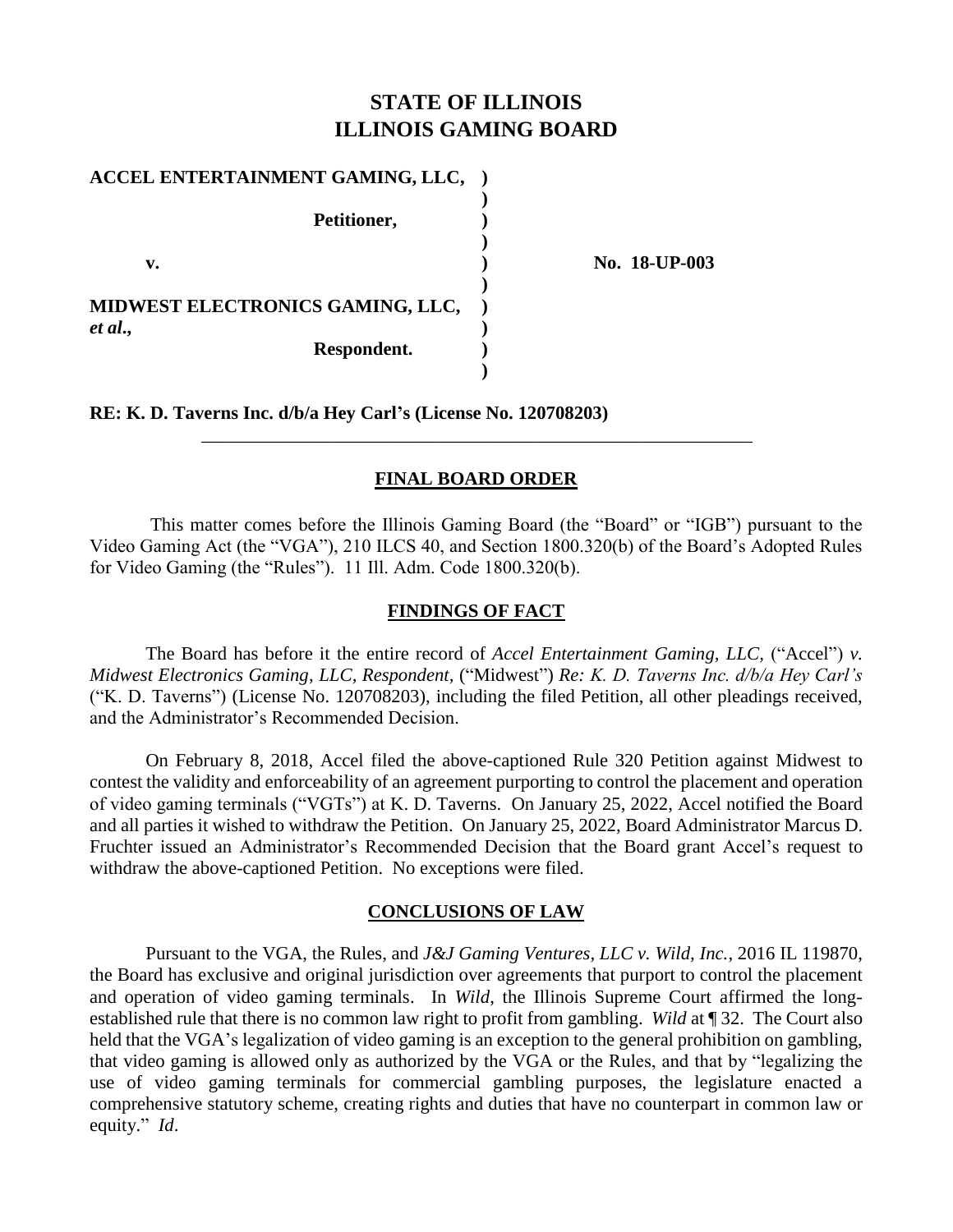Accel's request to withdraw its Petition is sufficient to conclude this matter. In *Doxsie v. Ill. Gaming Bd*., 2021 IL App (1st) 191875, the Appellate Court affirmed the Board's authority to interpret and administer the Rules. *Doxsie* at ¶ 17. While the Rules do not specifically contemplate a Petitioner's ability to withdraw its Petition, in keeping with our authority to interpret and administer the Rules, the Board finds that it may grant a Petitioner's request to withdraw its Rule 320 Petition. Moreover, in this instance the Board finds it is not a proper use of the limited time and resources of all involved to continue this matter.

Therefore, after careful review and consideration of the entire record, the Board hereby:

- (1) Adopts the Administrator's Recommended Decision to the extent it recommends granting the withdrawal and concluding the Petition;
- (2) Grants Accel's January 25, 2022 request to withdraw its above-captioned Petition regarding Foss Park District;
- (3) Makes no findings of fact or conclusions of law on the merits of Accel's Petition; and
- (4) Closes this Petition.

This is a Final Order subject to judicial review under the Administrative Review Law pursuant to 230 ILCS 10/17.1. The Rules of the Illinois Gaming Board do not permit motions or requests for reconsideration of this Order.

## **VOTED THIS THE TWENTY-EIGHTH DAY OF APRIL 2022**



Charles Schmadeke, Chairman Dionne R. Hayden

Anthony Garcia Marc E. Bell

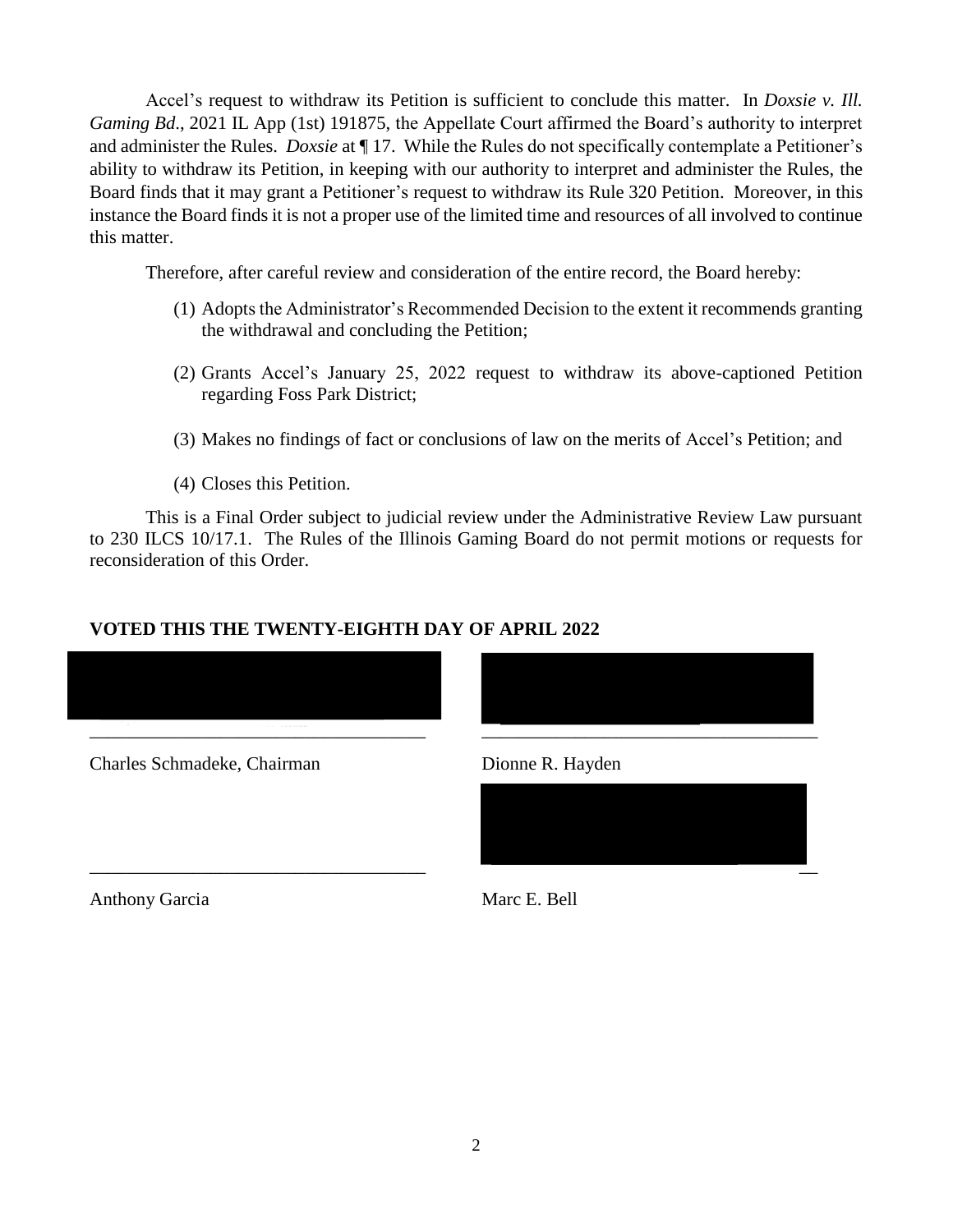# **STATE OF ILLINOIS ILLINOIS GAMING BOARD**

| ACCEL ENTERTAINMENT GAMING, LLC, |  |
|----------------------------------|--|
|                                  |  |
| Petitioner,                      |  |
| $\mathbf{v}$ .                   |  |
|                                  |  |
| MIDWEST ELECTRONICS GAMING, LLC, |  |
| et al.,                          |  |
| Respondent,                      |  |
|                                  |  |

**v. ) No. 18-UP-003** 

**RE: K. D. Taverns Inc. d/b/a Hey Carl's (License No. 120708203)** 

#### **ADMINISTRATOR'S COMBINED RECOMMENDED DECISION**

This dispute comes before the Illinois Gaming Board (the "Board" or "IGB") under Section 1800.320(b) of the Board's Adopted Rules (the "Rules"). 11 Ill. Adm. Code 1800.320(b). This Recommendation issues under Rule 320(b)(6). 11 Ill. Adm. Code 1800.320(b)(6).

Accel Entertainment Gaming, LLC ("Accel") brought the above-captioned Rule 320 Petition against Respondent Midwest Electronics Gaming, LLC ("Midwest") to contest the validity and enforceability of a use agreement ("UA") that purports to control the placement and operation of video gaming terminals ("VGTs") at K. D. Taverns Inc. d/b/a Hey Carl's ("Hey Carl's"). Accel subsequently sought leave from the Board to withdraw its Petition. I recommend the Board grant Accel's request to withdraw.

#### **I. JURISDICTION**

The Video Gaming Act (the "VGA") confers jurisdiction and authority upon the Board to supervise all video gaming operations in Illinois. 230 ILCS 40/78; *J&J Gaming Ventures, LLC v. Wild, Inc.*, 2016 IL 119870  $\P$  3, 39-40. The Board has all powers necessary and proper to effectively execute the VGA, including authority to adopt regulations for the purpose of administering the VGA and